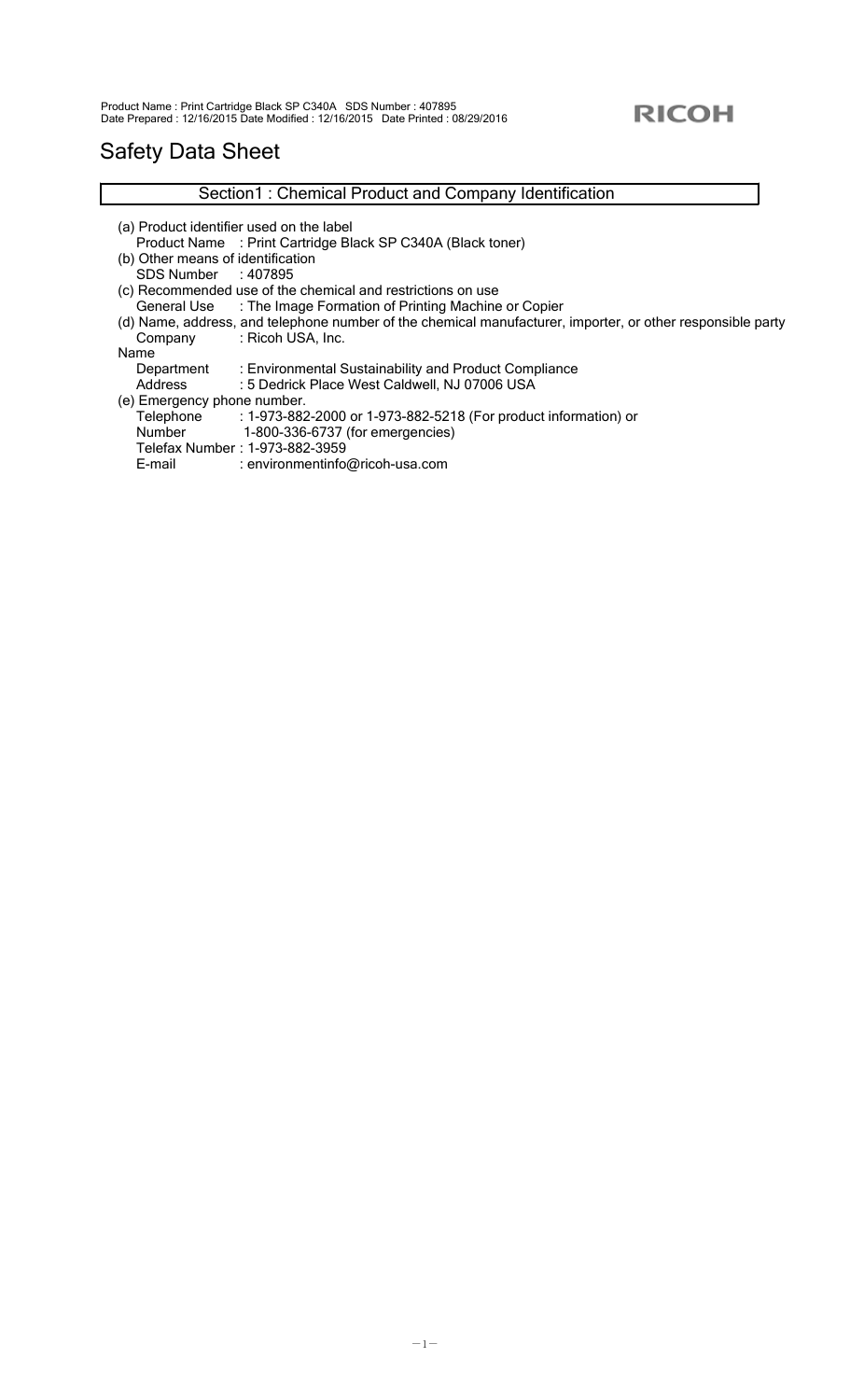### Section2 : Hazards Identification

|                         | <b>EXPLOSIVES</b>                | Classification not possible        |
|-------------------------|----------------------------------|------------------------------------|
|                         | <b>FLAMMABLE GASES</b>           | Not Applicable                     |
|                         | <b>FLAMMABLE AEROSOLS</b>        | Not Applicable                     |
|                         | <b>OXIDIZING GASES</b>           | Not Applicable                     |
|                         | <b>GASES UNDER PRESSURE</b>      | Not Applicable                     |
|                         | <b>FLAMMABLE LIQUIDS</b>         | Not Applicable                     |
|                         | <b>FLAMMABLE SOLIDS</b>          | <b>Classification not possible</b> |
|                         | SELF-REACTIVE SUBSTANCES AND     |                                    |
|                         | <b>MIXTURES</b>                  | Classification not possible        |
| <b>PHYSICAL</b>         | PYROPHORIC LIQUIDS               | Not Applicable                     |
| HAZARD(S)               | PYROPHORIC SOLIDS                | <b>Classification not possible</b> |
|                         | SELF-HEATING SUBSTANCES AND      |                                    |
|                         | <b>MIXTURES</b>                  | Classification not possible        |
|                         | SUBSTANCES AND MIXTURES,         |                                    |
|                         | WHICH ON CONTACT WITH WATER,     | Classification not possible        |
|                         | <b>EMIT FLAMMABLE GASES</b>      |                                    |
|                         | <b>OXIDIZING LIQUIDS</b>         | Not Applicable                     |
|                         | <b>OXIDIZING SOLIDS</b>          | <b>Classification not possible</b> |
|                         | <b>ORGANIC PEROXIDES</b>         | Classification not possible        |
|                         | <b>CORROSIVE TO METALS</b>       | Classification not possible        |
|                         | <b>ACUTE TOXICITY(ORAL)</b>      | Classification not possible        |
|                         | <b>ACUTE TOXICITY(DERMAL)</b>    | Classification not possible        |
|                         | <b>ACUTE TOXICITY</b>            |                                    |
|                         | (INHALATION - GAS)               | Not Applicable                     |
|                         | <b>ACUTE TOXICITY</b>            |                                    |
|                         | (INHALATION - VAPOUR)            | Not Applicable                     |
|                         | <b>ACUTE TOXICITY</b>            | Classification not possible        |
|                         | (INHALATION - DUST AND MIST)     |                                    |
|                         | <b>SKIN CORROSION/IRRITATION</b> | Classification not possible        |
|                         | SERIOUS EYE DAMAGE/EYE           | Classification not possible        |
|                         | <b>IRRITATION</b>                |                                    |
| <b>HEALTH HAZARD(S)</b> | <b>RESPIRATORY SENSITIZER</b>    | Classification not possible        |
|                         | <b>SKIN SENSITIZER</b>           | Classification not possible        |
|                         | <b>GERM CELL MUTAGENICITY</b>    | Classification not possible        |
|                         | <b>CARCINOGENICITY</b>           | Classification not possible        |
|                         | TOXIC TO REPRODUCTION            | Classification not possible        |
|                         | <b>TARGET ORGAN SYSTEMIC</b>     |                                    |
|                         | <b>TOXICITY FOLLOWING SINGLE</b> | Classification not possible        |
|                         | <b>EXPOSURE</b>                  |                                    |
|                         | <b>TARGET ORGAN SYSTEMIC</b>     |                                    |
|                         | <b>TOXICITY FOLLOWING REPEAT</b> | Classification not possible        |
|                         | <b>EXPOSURE</b>                  |                                    |
|                         | <b>ASPIRATION HAZARD</b>         | Classification not possible        |
|                         | <b>ACUTE HAZARDS TO</b>          | Classification not possible        |
| <b>ENVIRONMENTSL</b>    | THE AQUATIC ENVIRONMENT          |                                    |
| HAZARD(S)               | <b>CHRONIC HAZARDS TO</b>        | Classification not possible        |
|                         | THE AQUATIC ENVIRONMENT          |                                    |
|                         | HAZARDOUS TO THE OZONE LAYER     | Classification not possible        |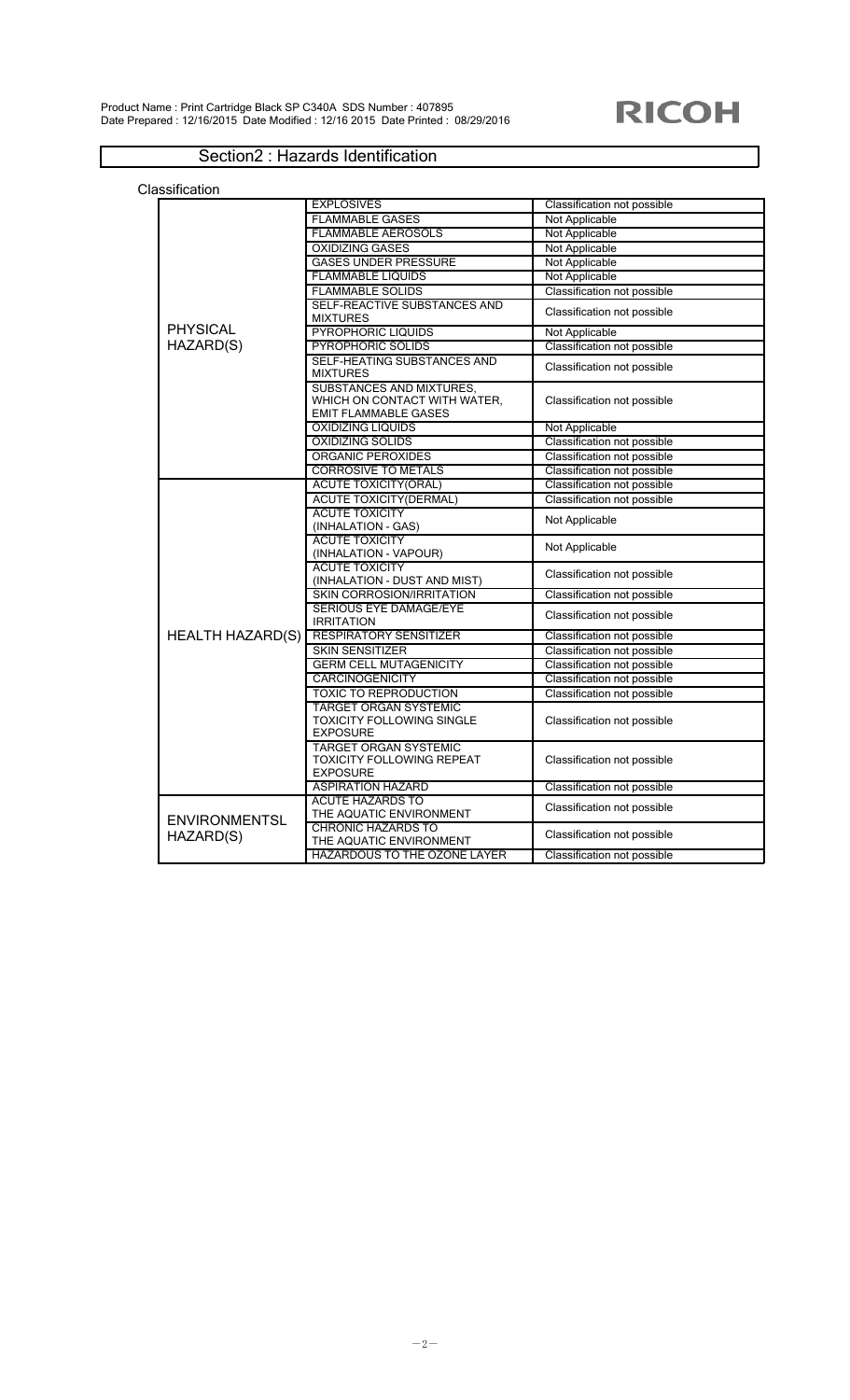| Label element |
|---------------|
|               |

| bel element                                   |                |
|-----------------------------------------------|----------------|
| Pictogram:                                    |                |
| Signal word(s):                               | Not applicable |
| Hazard statement(s):                          | Not applicable |
| Precautionary<br>statement(s)<br>[Prevention] | Not applicable |
| [Response]                                    | Not applicable |
| [Storage]                                     | Not applicable |
| [Disposal]                                    | Not applicable |

#### Specific Hazards

Dust explosion (like most finely grained organic powders)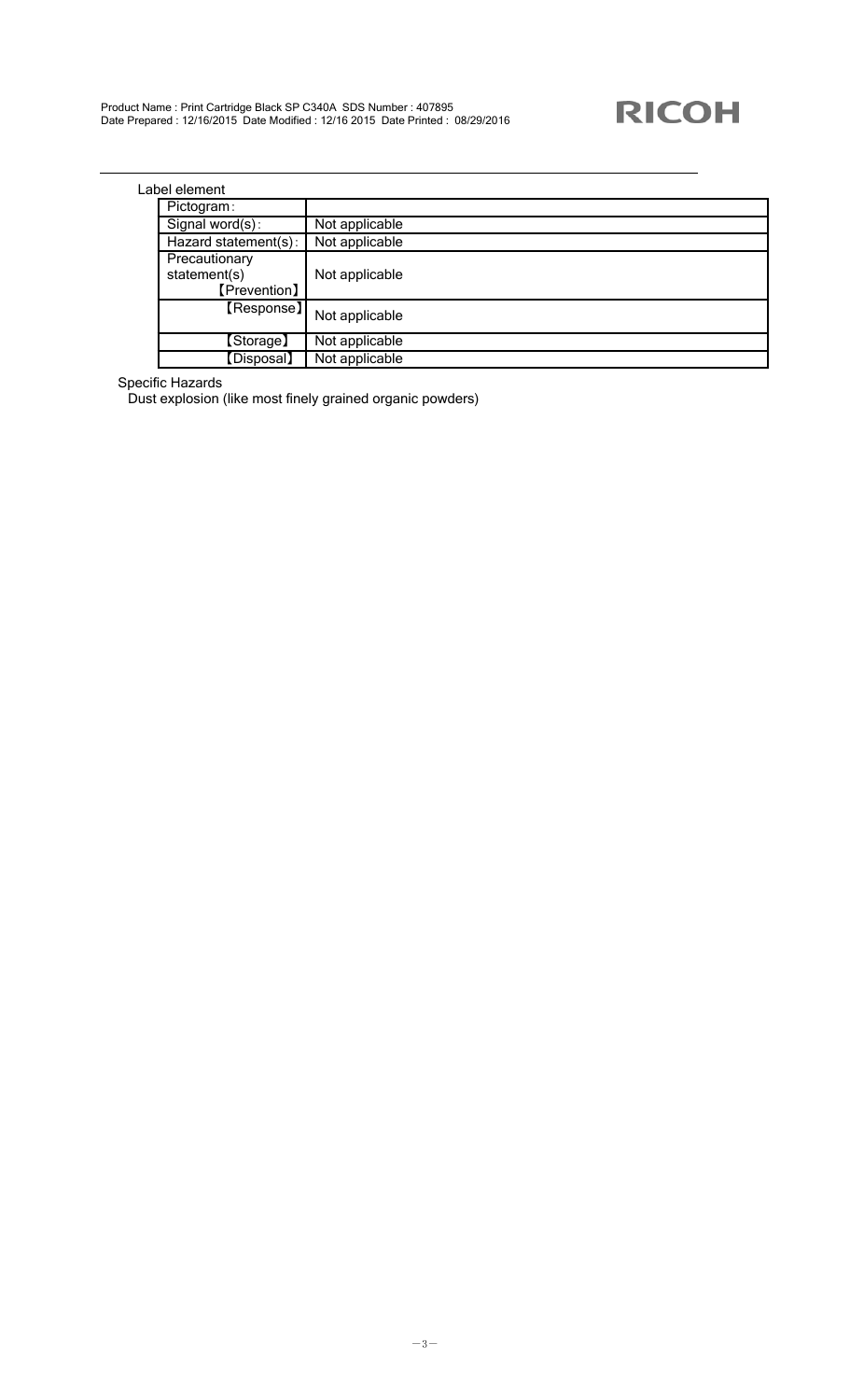### Section3 : Composition, Information on Ingredients

| Ingredients           | Contents  |
|-----------------------|-----------|
| CAS No./Chemical name | '%)       |
| Confidential          | 40-60     |
| Polyester Resin 1     |           |
| Confidential          | $20 - 40$ |
| Polyester Resin 2     |           |
| 1333-86-4             | $1 - 10$  |
| Carbon Black          |           |
| Confidential          | $1-5$     |
| Wax                   |           |
| Confidential          | $1-5$     |
| Silica                |           |
| Confidential          | $1-5$     |
| Organic Salt          |           |
|                       |           |
|                       |           |
|                       |           |
|                       |           |

This product does not contain any of the following substances as ingredients.

Cadmium, Hexavalent Chromium, Mercury, Lead, Polybrominated biphenyls (PBB), Polybrominated diphenyl ethers (PBDE), SVHC (substances of very high concern: published by ECHA).

And if it contains any impurities, it does not exceed any of the thresholds of RoHS.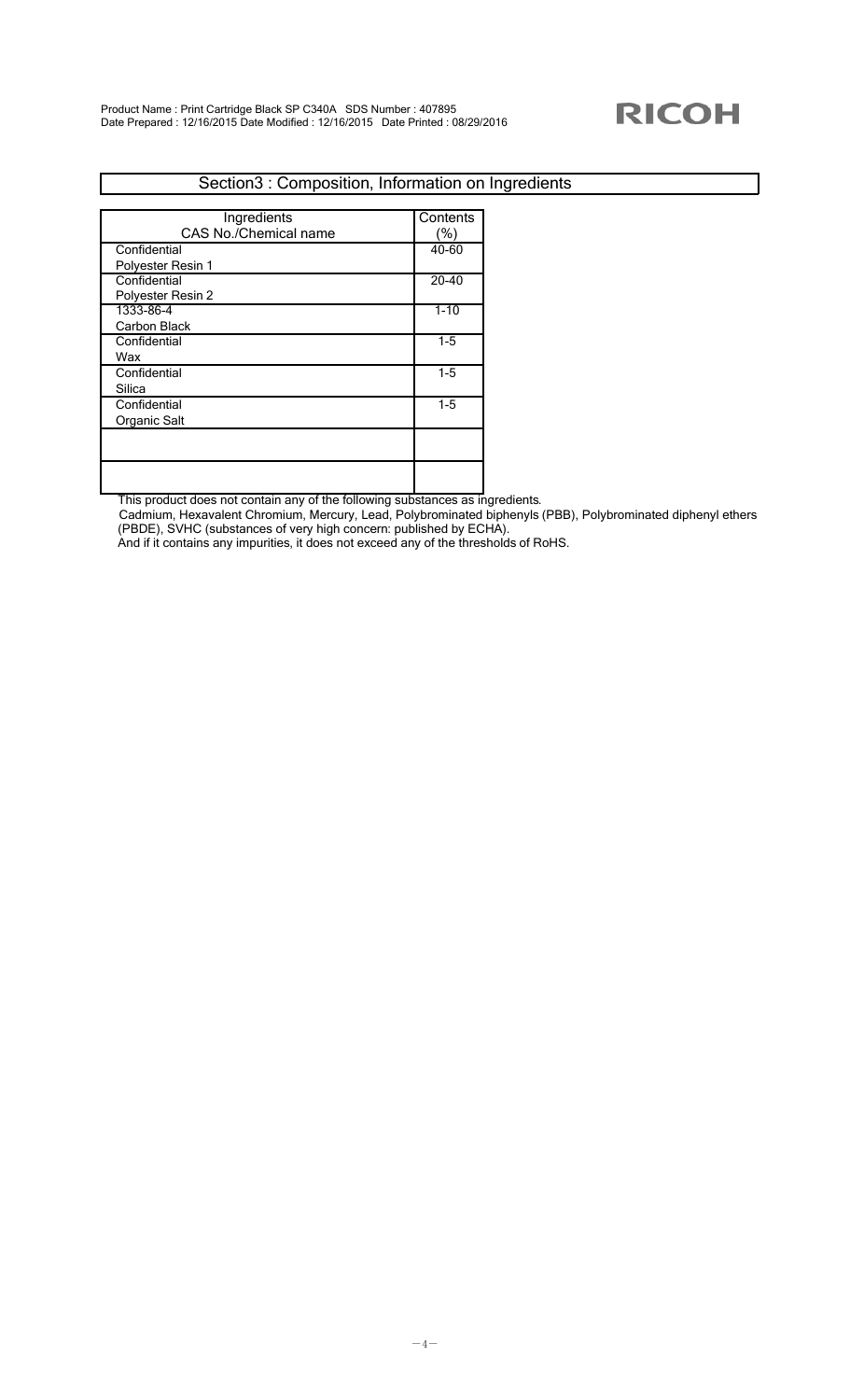Product Name : Print Cartridge Black SP C340A SDS Number : 407895 Date Prepared : 2015/12/16 Date Modified : 12/16/2015 Date Printed : 08/29/2016

#### Section4 : First Aid Measures

- (a) Necessary measures
	- Inhalation :

 Remove from exposure into fresh air and rinse mouth with water. Seek medical advice. Skin Contact :

Wash thoroughly with soapy water.

Eye Contact :

 Flush with a large amount of water until particles are removed. Seek medical advice. Ingestion :

Drink several glasses of water to dilute ingested toner. Seek medical advice.

- (b) Most important symptoms/effects, acute and delayed.
- Not available
- (c) Indication of immediate medical attention and special treatment needed.

 Immediate Medical Attention : Immediate medical attention is not required.

### Section5 : Fire Fighting Measures

- (a) Suitable (and unsuitable) extinguishing media. Extinguishing Media to Avoid :
	- Not applicable.
- (b) Specific hazards arising from the chemical (e.g., nature of any hazardous combustion products). Specific Hazards :
	- Can form explosive dust-air mixtures when finely dispersed in air.
- (c) Special protective equipment and precautions for fire-fighters.
	- Fire-Fighting Instructions / Specific Method :
	- No special fire protecting method is required. Sprinkling or fire extinguishers can be used. Protection of Firefighters :

Wear gloves, glasses, a mask if necessary.

#### Section6 : Accidental Release Measures

(a) Personal precautions, protective equipment, and emergency procedures.

- Personal Precautions :
- Do not breathe in dust.
- Environment Precautions :

Do not flush into sewers or watercourses.

(b) Methods and materials for containment and cleaning up.

Methods for Cleaning Up :

 Fine powder may form explosive dust-air mixture.Confirm there is no source of fire and if there is a source,remove it.Sweep up spilled powder slowly and clean reminder with wet cloth.If a vacuum cleaner is used,a dust explosion-proof type must be chosen.

### Section7 : Handling and Storage

 (a) Precautions for safe handling. Handling : Technical Measures/Precautions Not applicable Safe Handling Advice Do not handle in areas where there is wind or draught, this may cause dust to get into eyes. Avoid breathing in dust. (b) Conditions for safe storage, including any incompatibilities. Storage : Technical Measures Not applicable Storage Conditions Keep out of reach of children. Store in dry, well-ventilated area, to maintain quality the temperature should not exceed 35degrees centigrade for a long time. Avoid direct sunlight. Packaging material Not applicable Specific Use(s) : Image formation in printing machines or copiers.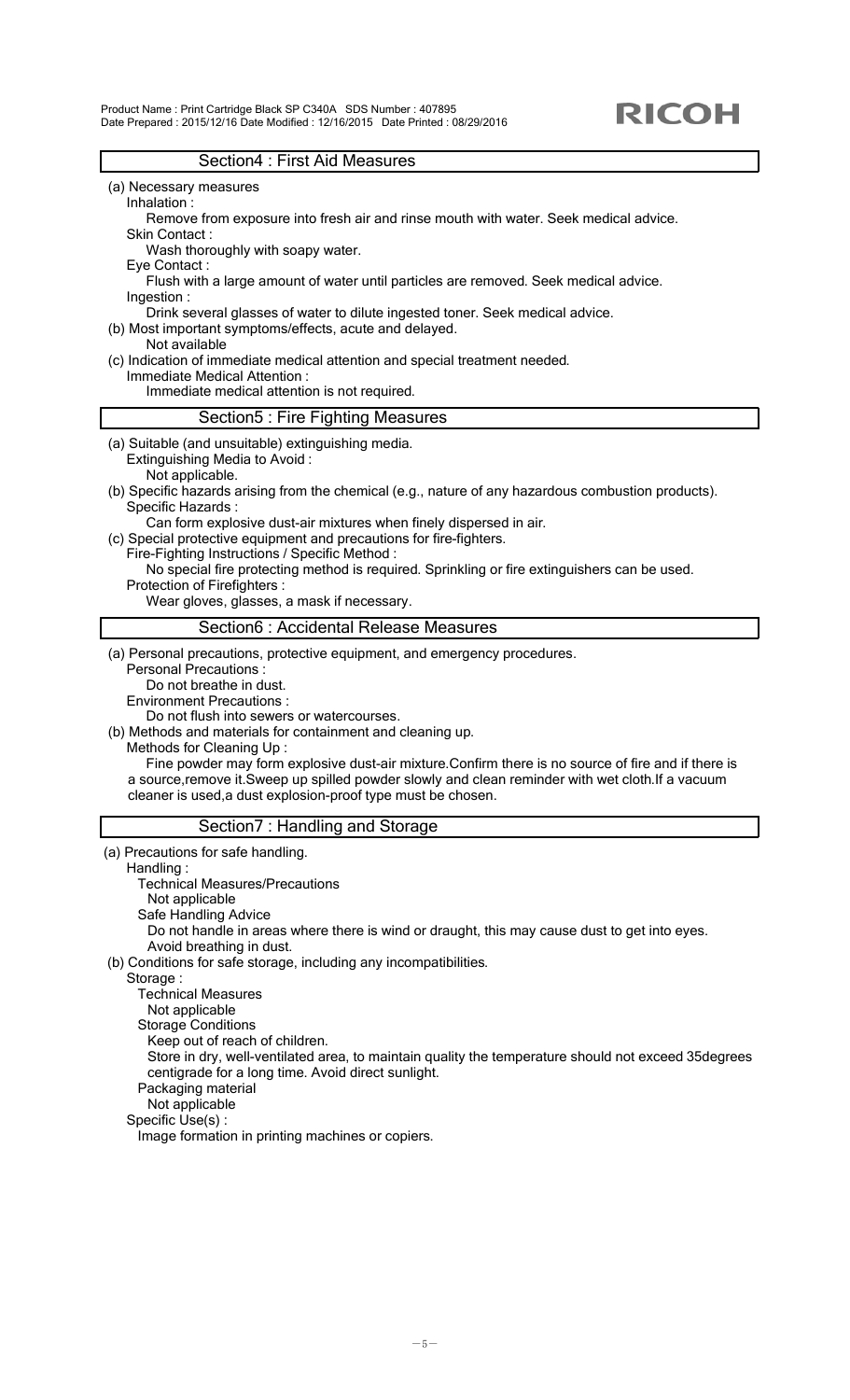### Section8 : Exposure Controls/Personal Protection

| (a) OSHA permissible exposure limit (PEL), American Conference of Governmental Industrial Hygienists<br>(ACGIH)             |                                |
|-----------------------------------------------------------------------------------------------------------------------------|--------------------------------|
| Threshold Limit Value (TLV), and any other exposure limit<br><b>Control Parameters</b>                                      |                                |
| Exposure Limit Value (1)                                                                                                    |                                |
| OSHA PEL: 15mg/m3 (Total dust)<br>USA.                                                                                      | 5.0mg/m3 (Respirable fraction) |
| (TWA)<br><b>ACGIH TLV (TWA)</b><br>: 10mg/m3 (Inhalable fraction)                                                           | 3.0mg/m3 (Respirable fraction) |
| <b>DFG MAK</b><br>: 4.0mg/m3 (Total dust)                                                                                   | 1.5mg/m3 (Respirable fraction) |
| <b>Personal Protection</b>                                                                                                  |                                |
| (b) Appropriate engineering controls.                                                                                       |                                |
| Technical measures :                                                                                                        |                                |
| Use adequate ventilation. None required with intended use.                                                                  |                                |
| (c) Individual protection measures, such as personal protective equipment.<br><b>Respiratory Protections (Specify Type)</b> |                                |
| None required in normal use. If the limit of exposure concentration is exceeded, use authorised                             |                                |
| respirator.                                                                                                                 |                                |
| Eye Protection<br>Put on goggles if necessary.                                                                              |                                |
| <b>Protective Gloves</b>                                                                                                    |                                |
| Use vinyl or rubber gloves if necessary.                                                                                    |                                |
| Protective Clothing or Equipment                                                                                            |                                |
| Wear chemical-resistant apron or other impervious clothing if necessary.<br><b>Hygiene Measures</b>                         |                                |
| Wash hands after handling.                                                                                                  |                                |
| Section9 : Physical and Chemical Properties                                                                                 |                                |
|                                                                                                                             |                                |
| (a)Appearance (physical state, color, etc.)                                                                                 |                                |
| : Solid<br>Physical state                                                                                                   |                                |
| Form<br>: Powder<br>: Black<br>Colour                                                                                       |                                |
| (b)Odor<br>: Slightly plastic odor                                                                                          |                                |
| : Not available<br>(c)Odor threshold                                                                                        |                                |
| (d)pH<br>: Not applicable                                                                                                   |                                |
| (e) Melting point/freezing point<br>: (Softening point) Approx.110<br>(degrees centigrade)                                  |                                |
| (f)Initial boiling point and boiling range : Not applicable                                                                 |                                |
| (g)Flash point<br>: Not applicable                                                                                          |                                |
| (h) Evaporation Rate (Butyl Acetate = $\therefore$ Not applicable<br>1)                                                     |                                |
| (i)Flammability (solid,<br>: Not flammable<br>gas)                                                                          |                                |
| (j)Upper/lower flammability or explosive<br>: Upper Not available<br>limits                                                 | Lower Not available            |
| (k) Vapor Pressure (Pa)<br>: Not applicable                                                                                 |                                |
| (I) Vapor Density (AIR=1) : Not applicable                                                                                  |                                |
| (m)Relative density<br>: $Approx.1.2$<br>(n)Solubility(ies)                                                                 |                                |
| Water Solubility (g/L)<br>: Insoluble                                                                                       |                                |
| Chloroform Solubility (g/L)<br>: Slightly soluble                                                                           |                                |
| (o) Partition coefficient: n-octanol/water : Not available                                                                  |                                |
| (p)Auto-ignition temperature : Not available                                                                                |                                |
| (q)Decomposition temperature (degrees<br>: Not available                                                                    |                                |
| centigrade)<br>(r)Viscosity (Pa·s) : Not applicable                                                                         |                                |
|                                                                                                                             |                                |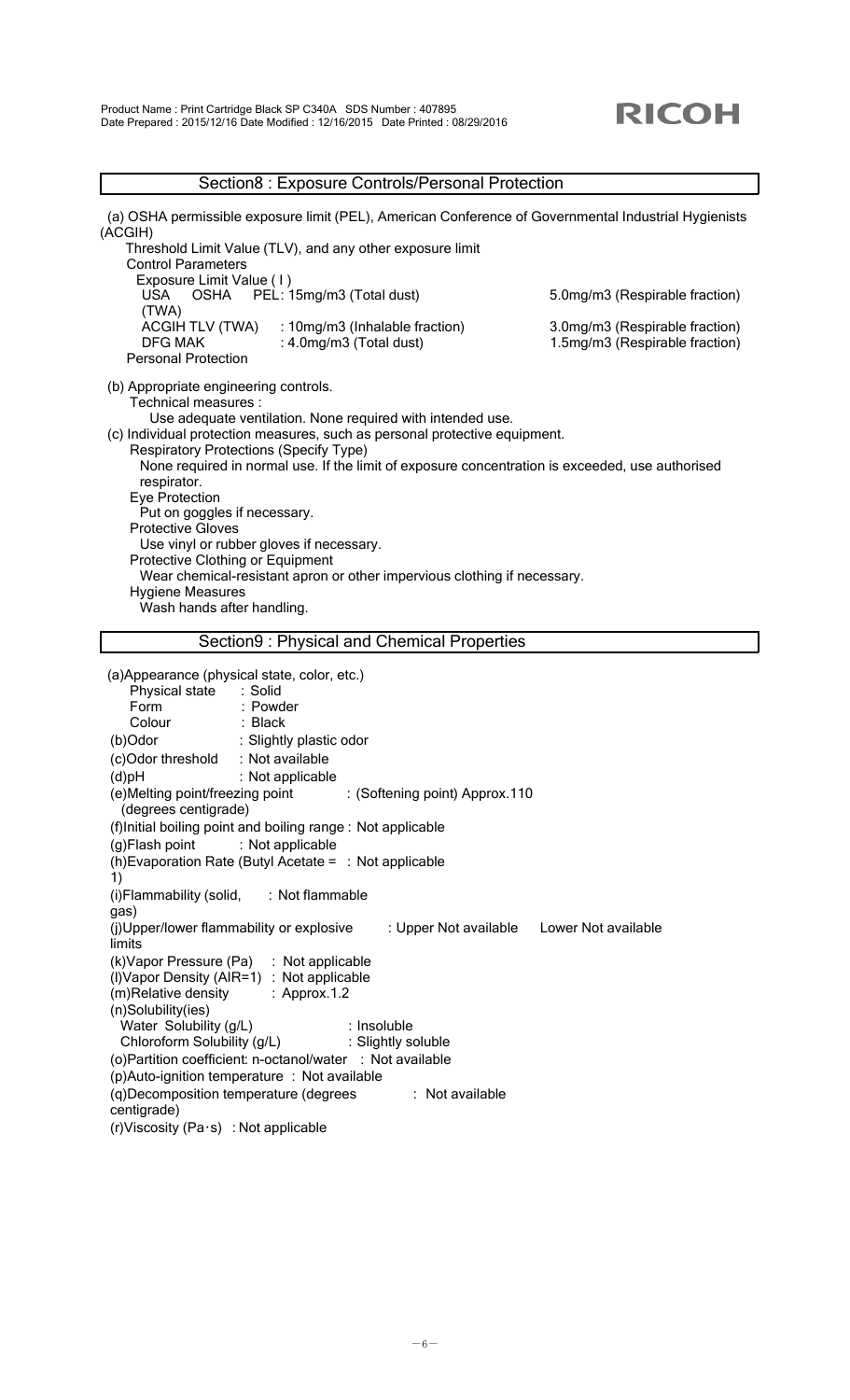Product Name : Print Cartridge Black SP C340A SDS Number : 407895 Date Prepared : 2015/12/16 Date Modified : 12/16/2015 Date Printed : 08/29/2016

### Section10 : Stability and Reactivity

(a)Reactivity

Hazardous Reaction :

- Dust explosion, like most finely grained organic powders. (b)Chemical stability :
- Stable
- (c)Possibility of hazardous reactions : Not available
- (d)Condition to Avoid :
- Not applicable in normal use.
- (e)Incompatible materials :
- Not applicable in normal use.

(f)Hazardous decomposition products :

Decomposition products will not occur.

### Section11 : Toxicological Information

| (a)Information on the likely routes of exposure (inhalation, ingestion, skin and eye contact)                                                                         |
|-----------------------------------------------------------------------------------------------------------------------------------------------------------------------|
| ingestion, skin, inhalation, eye contact<br>(b)Symptoms related to the physical, chemical and toxicological characteristics                                           |
| Not available                                                                                                                                                         |
| (c)Delayed and immediate effects and also chronic effects from short- and long-term exposure                                                                          |
| Not available                                                                                                                                                         |
| <b>Acute Toxicity</b>                                                                                                                                                 |
| Acute Oral Toxicity (LD50):                                                                                                                                           |
| 5000 or over $[mg/kg]$ (Rat) (Based on other product test results of similar ingredients.)<br><b>Acute Dermal Toxicity:</b>                                           |
| Not available                                                                                                                                                         |
| Acute Inhalation Toxicity:                                                                                                                                            |
| Not available                                                                                                                                                         |
| Local effects                                                                                                                                                         |
| Acute Skin Irritation(PII) :                                                                                                                                          |
| 1.0 or below (Rabbit) (Based on other product test results of similar ingredients.)<br>Acute Eye Irritation :                                                         |
| Not available (Ingredients are not classified as dangerous according to Directive 67/548/EEC.)                                                                        |
| Sensitization                                                                                                                                                         |
| Acute Allergenic Effects :                                                                                                                                            |
| 0 % (Marmot) (Based on other product test results of similar ingredients.)                                                                                            |
| Mutagenicity<br>: Negative (Ames test)                                                                                                                                |
| <b>Reproduction Toxicity</b><br>: Does not contain substances listed as hazardous to reproductive health.                                                             |
| Teratogenic<br>: Not available                                                                                                                                        |
| (d)Numerical measures of toxicity (such as acute toxicity estimates)                                                                                                  |
| Not available<br>(e) Whether the hazardous chemical is listed in the National Toxicology Program (NTP)                                                                |
| Report on Carcinogens (latest edition) or has been found to be a potential carcinogen                                                                                 |
| in the International Agency for Research on Cancer (IARC) Monographs (latest edition), or by OSHA.                                                                    |
| Carbon black contained in this product is classified to Group 2B of IARC as the result of inhalation test in use of                                                   |
| rat.                                                                                                                                                                  |
| But oral/skin test does not show carcinogenicity.<br>The toner containing carbon black did not show carcinogenicity in chronic inhalation exposure test in use of rat |
|                                                                                                                                                                       |
| Section12 : Ecological Information                                                                                                                                    |
| : No data are available on any adverse effects on the environment.<br>Mobility                                                                                        |
| Persistence/Degradabilit : Not available                                                                                                                              |
| у                                                                                                                                                                     |
| : Not available<br>Bioaccumulation                                                                                                                                    |
| Ecotoxicity                                                                                                                                                           |
| Acute Toxicity for Fish (LC50)<br>: Not classified as toxic (EU Directive 1999/45/EC)mg/l/96hr<br>: Not classified as toxic (EU Directive 1999/45/EC)mg/l/48hr        |
| Acute Toxicity for Daphnia<br>(EC50)                                                                                                                                  |
| Algae Inhibition Test (IC50)<br>: Not classified as toxic (EU Directive 1999/45/EC)mg/l/72hr                                                                          |
|                                                                                                                                                                       |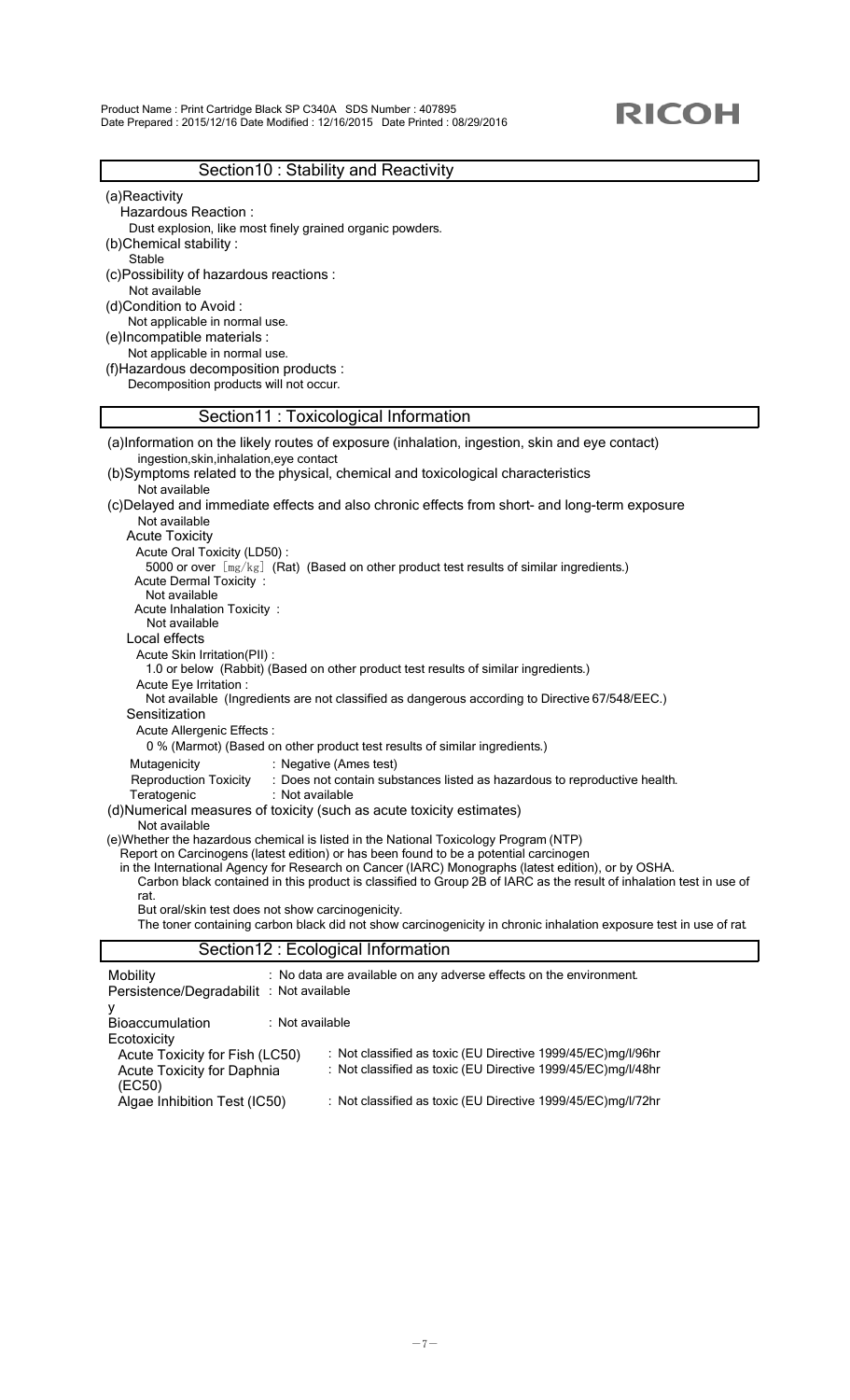### Section13 : Disposal Consideration

General information:

Dispose of waste and residues in accordance with local authority requirements.

Disposal methods:

Disposal recommendations are based on material as supplied. Disposal must be in accordance with current applicable laws and regulations, and material characteristics at time of disposal. Confirm disposal procedures with local regulations.

**Precautions** 

Do not throw the toner cartridge or toner into an open flame. Hot toner may scatter and cause burns or other damage.

### Section14 : Transport Information

International Regulations

| <b>Land Transport</b>               |                                                                 |
|-------------------------------------|-----------------------------------------------------------------|
| RID/ADR                             | : Not applicable                                                |
| DOT 49 CFR                          | : Not applicable                                                |
| ADNR                                | : Not applicable                                                |
| Sea Transport                       |                                                                 |
| <b>IMDG Code</b>                    | : Not applicable                                                |
| Air Transport                       |                                                                 |
| ICAO-TI/IATA-DGR : Not applicable   |                                                                 |
| <b>UN Number</b>                    | : Not applicable                                                |
| Class                               | : Not applicable                                                |
|                                     | <b>Specific Precautionary Transport Measures and Conditions</b> |
| Avoid diract oughtfulled in anality |                                                                 |

Avoid direct sunlight in quality.

#### Section15 : Regulatory Information

Regulations

US Information

Information on the label : Not required

TSCA (Toxic Substances Control Act) :

This toner complies with all applicable rules and regulations under TSCA.

SARA (Superfund Amendments and Reauthorization Act) Title III

313 Reportable Ingredients : Not regulated

California Proposition 65 : Not regulated

Canada Information

WHMIS Controlled product : Not a controlled product

EU Information

Information on the label (CLP (EC)No.1272/2008)

Symbol & Indication : Not required

Hazard Statement : Not required

Precautionary Statement : Not required

Special Precautions under CLP (EC)No.1272/2008 Annex II : Not required

This product complies with applicable rules and regulations under (EC)No.1907/2006 Annex XVII